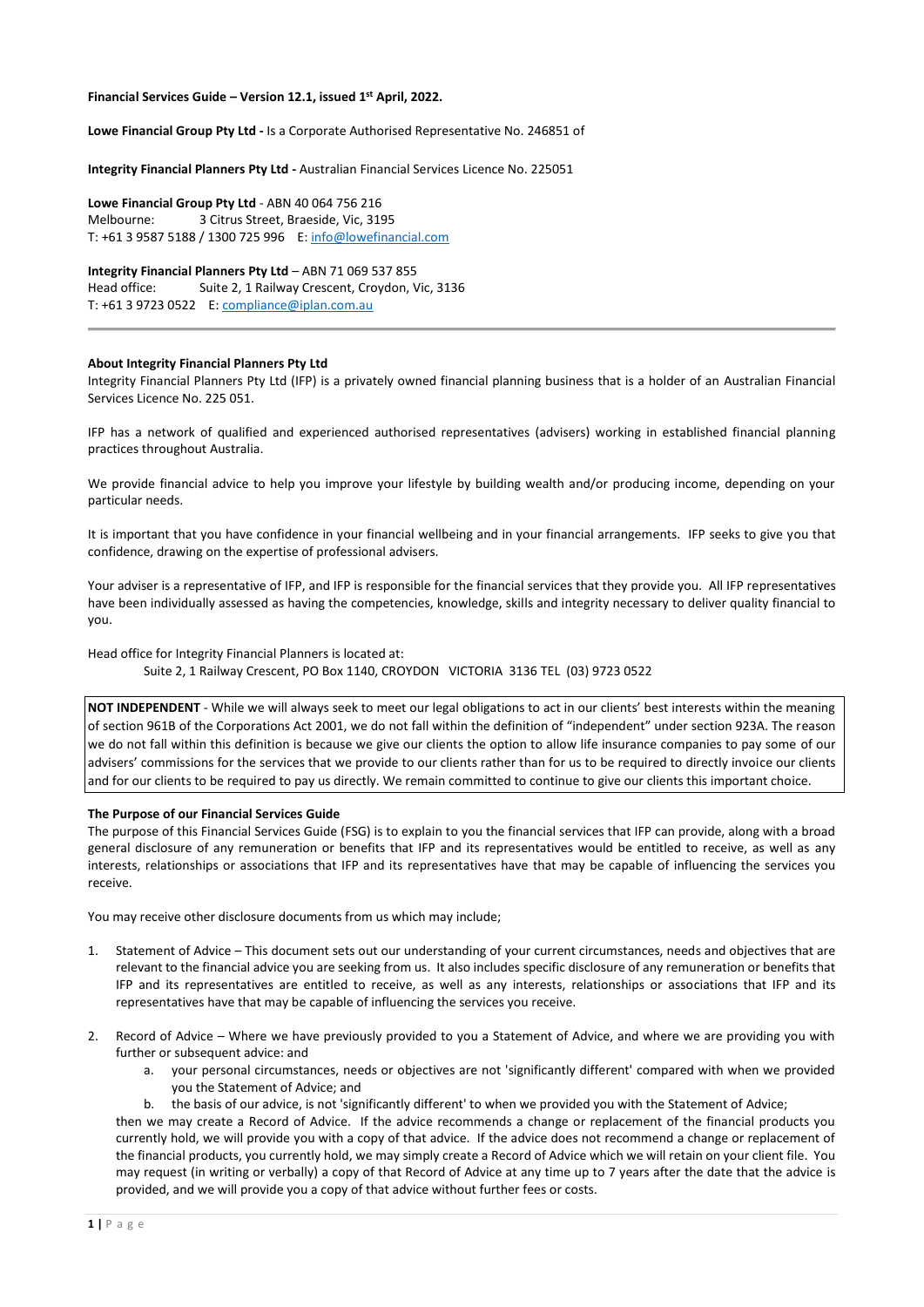3. Product Disclosure Statements - These are documents created by the product issuers (not IFP) and provide details regarding the financial products that have been recommended to you. The details include, but are not limited to, any fees and charges associated with particular products.

# **The various services we can provide you**

Integrity Financial Planners Pty Ltd and its representatives can help you by providing:

### *Financial Product Advice*

Recommendations and professional opinions about a broad range of financial products *Implementation*

Assistance - putting in place financial strategies and acquiring, holding or disposing of financial products consistent with our advice *Ongoing Services*

Ongoing financial services including ongoing advice and implementation services.

IFP is licensed to provide advice and to deal and arrange in relation to the acquisition, holding or disposal of financial products on your behalf in the following areas:

- deposit and payment products such as term deposits and bank accounts
- government debentures, stocks or bonds
- share market investments and securities
- investments in managed funds and managed investment schemes
- superannuation, retirement income stream (annuities and allocated pension), self-managed superannuation funds and rollover funds
- life insurance products
- margin lending products

#### **Who is responsible for the financial services we provide**

Integrity Financial Planners Pty Ltd (IFP) is responsible for the distribution of this FSG and for the financial services provided by Lowe Financial Group (LFG) and any of the advisers authorised by IFP and detailed in this FSG.

# **What kind of financial services is your adviser authorised to provide to you and what kinds of financial products do these services relate to?**

LFG is authorised by IFP to provide financial product advice and to deal and arrange in relation to the acquisition, holding or disposal of financial products in the following classes, subject to the products being on the IFP Approved Product List:

- life insurance and income protection products
- deposit and payment products such as term deposits and bank accounts
- investments in managed funds and managed investment schemes
- superannuation and rollover funds

Your adviser can also provide incidental advice related to the tax implications of the recommend strategy and/or product that are the subject of their advice. Your adviser may further provide you with an ongoing review service. As part of this service, your adviser can conduct a review of your personal situation and the previous advice provided to you and recommend changes if appropriate. Please note that LFG is not authorised to provide any services on behalf of IFP other than the types or classes financial products listed above, and then typically only to the extent that the products are on the IFP Approved Product List.

#### **How can you provide your adviser with instructions?**

There are various ways in which you can provide instructions to your adviser, including face to face, in writing, by telephone, fax or other agreed means such as e-mail. We will advise you if any instructions need to be provided in writing.

### **What else can you expect to receive?**

#### o *Personalised advice to suit your needs*

Our advice is tailored to meet your individual situation. We do not use a "one size fits all" formula for our clients.

We will strive to provide the advice that we believe is in your best interest and most appropriate to assist you in achieving your aims and objectives. And as a smaller group we can adapt our services to meet your particular needs.

LFG and IFP are privately owned, with no ownership ties to any fund manager or financial institution. We are not required or influenced through ownership ties or associations to recommend or direct you towards any particular financial products.

To ensure advice is appropriate for your needs, we will ask you for personal information.

Of course, you have the right not to divulge personal information, but you should carefully consider any warnings we give you regarding possible consequences of us not having complete and accurate knowledge of your circumstances, needs and objectives.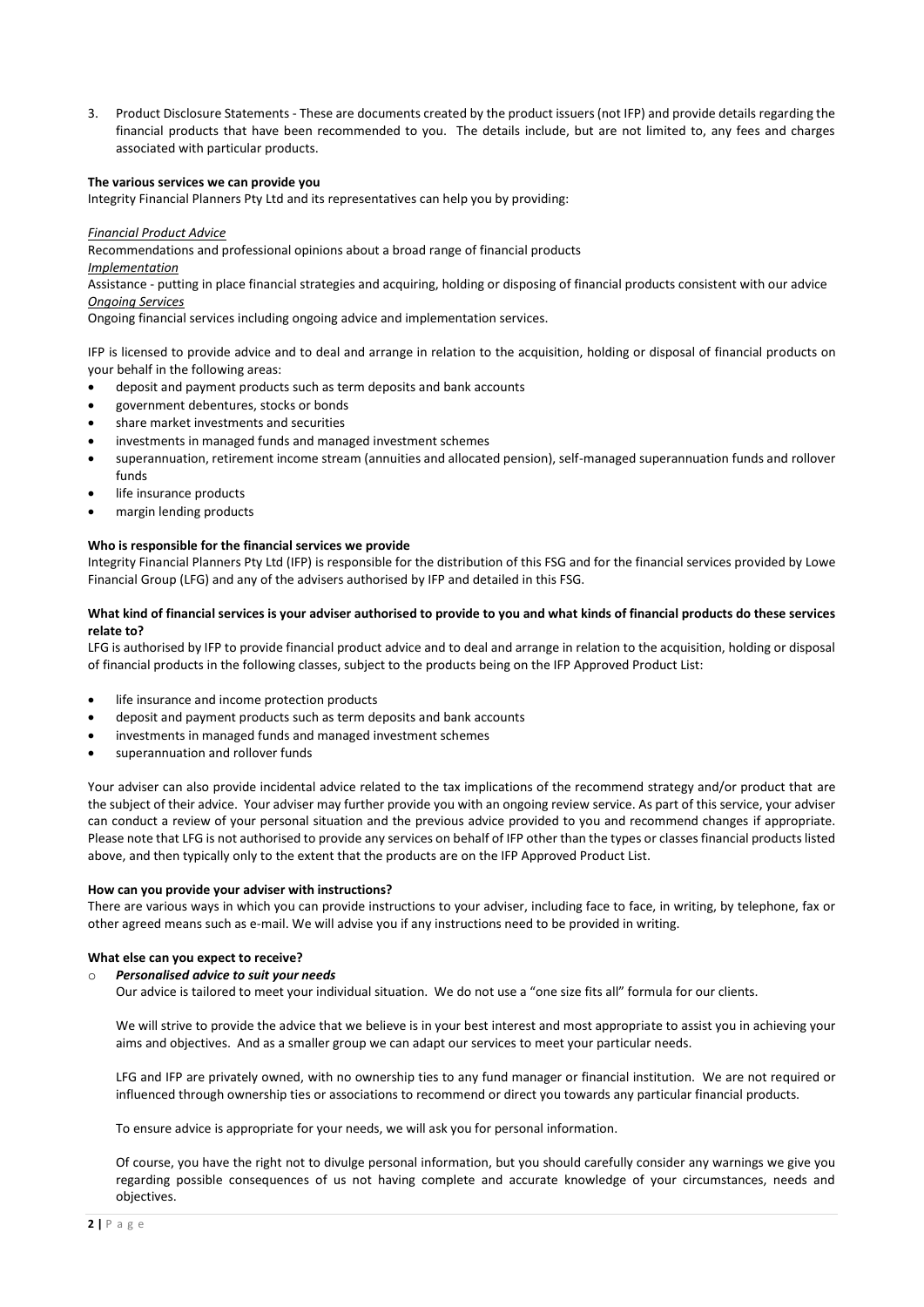# o *Clear and documented advice*

Where you request personal advice that addresses your specific circumstances, needs or objectives and it is our initial advice to you, it will be provided in a written Statement of Advice.

LFG and IFP takes your financial security seriously. As a consequence, LFG and IFP require that all instructions provided by you need to be confirmed by you in writing. LFG and IFP will not normally act on telephone instruction unless such circumstances are supported by your written instructions. If you have any queries or uncertainty about this matter, contact us immediately.

### o *Complete advice*

We have access to accountants and taxation experts as well as associations with finance and legal professionals. Whatever your need for financial related advice, your adviser will be able to assist, either directly or through referral to appropriate affiliates.

#### o *Confidence in the advice of experienced and licensed professionals*

IFP is responsible for any investment advisory services provided to you by our authorised representative. All our advisers have considerable experience and training. They include people with diverse backgrounds and specialist expertise, including accountants, university lecturers, insurance advisers and investment professionals.

The Corporations Act governs activities of investment advisers and only licensees or their representatives may provide financial product advice. IFP holds an Australian Financial Services Licence, issued by the Australian Securities and Investment Commission. Licensing ensures you are advised by an appropriately qualified person, and that advice is properly researched. A copy of our AFS Licence is held in the offices of all representatives and may be inspected on request.

#### **About your Adviser**

LFG acts as a Corporate Authorised Representative (CAR No: 246851) of IFP and is one of a number of financial planning practices operating under this licence.

Any advice given to you by LFG will be provided by a qualified person who is also an authorised representative of Integrity Financial Planners Pty Ltd. The following people are currently employed by LFG to assist you with financial planning advice:

#### **Gerard Lowe -** Authorised Rep. No: 226542

Gerard joined Lowe Financial Group in 1988. Gerard holds a Diploma of Financial Services with an Advanced Diploma in Financial Services and is continuing his studies in a Grad Dip Financial Planning,. As one of Australia's leading Risk Advisers Gerard has won several major company awards and has been nominated for the Association of Financial Advisers of the Year Awards in 2005 & receiving a Highly Recommended award in 2010.

Gerard's commitment to the industry includes being on several company advisory boards and being a member of the Association of Financial Advisers (AFA). Gerard has been at the forefront of the mentoring program, assisting new advisers to the industry when establishing their business and ongoing training in specific areas required. Gerard's vast knowledge, experience, commitment and understanding of the industry, allows him to provide a unique solution to your insurance requirements and ensures your tailored portfolio is right for you when you need it most.

Gerard is authorised to provide you with advice and implementation of financial products in the areas of life risk insurance product, including income protection, superannuation, interests in managed investment schemes and deposit and payment products.

No other person is authorised to provide you with financial advice on behalf of LFG.

### **How you pay for the financial services you obtain from us, and how we disclose IFP's remuneration and benefits**

Upfront and ongoing/trail commissions are payable by life insurance companies when we recommend life insurance risk products. The commission that is payable to us by the life insurance company is factored into the annual premium and as such does not represent an additional cost to you. Initial commissions are paid by life insurance companies to IFP in the first year and ongoing commissions are paid from year two onwards. Once received by IFP, commissions are then on-paid to your adviser.

Under the Life Insurance Framework Reforms (effective as at 1st January 2018), grandfathering arrangements may apply in certain circumstances. This means for all policies that were in place prior to 1st January 2018, the rate of ongoing commission that was applicable at the time that the policy was issued, will continue to apply for the life of the policy. The grandfathering arrangement may also apply to policies issued after 1st January 2018, in order to fix an administrative error on your pre-LIF policy or where you (as the client) request to establish new or additional cover under your pre-LIF policy.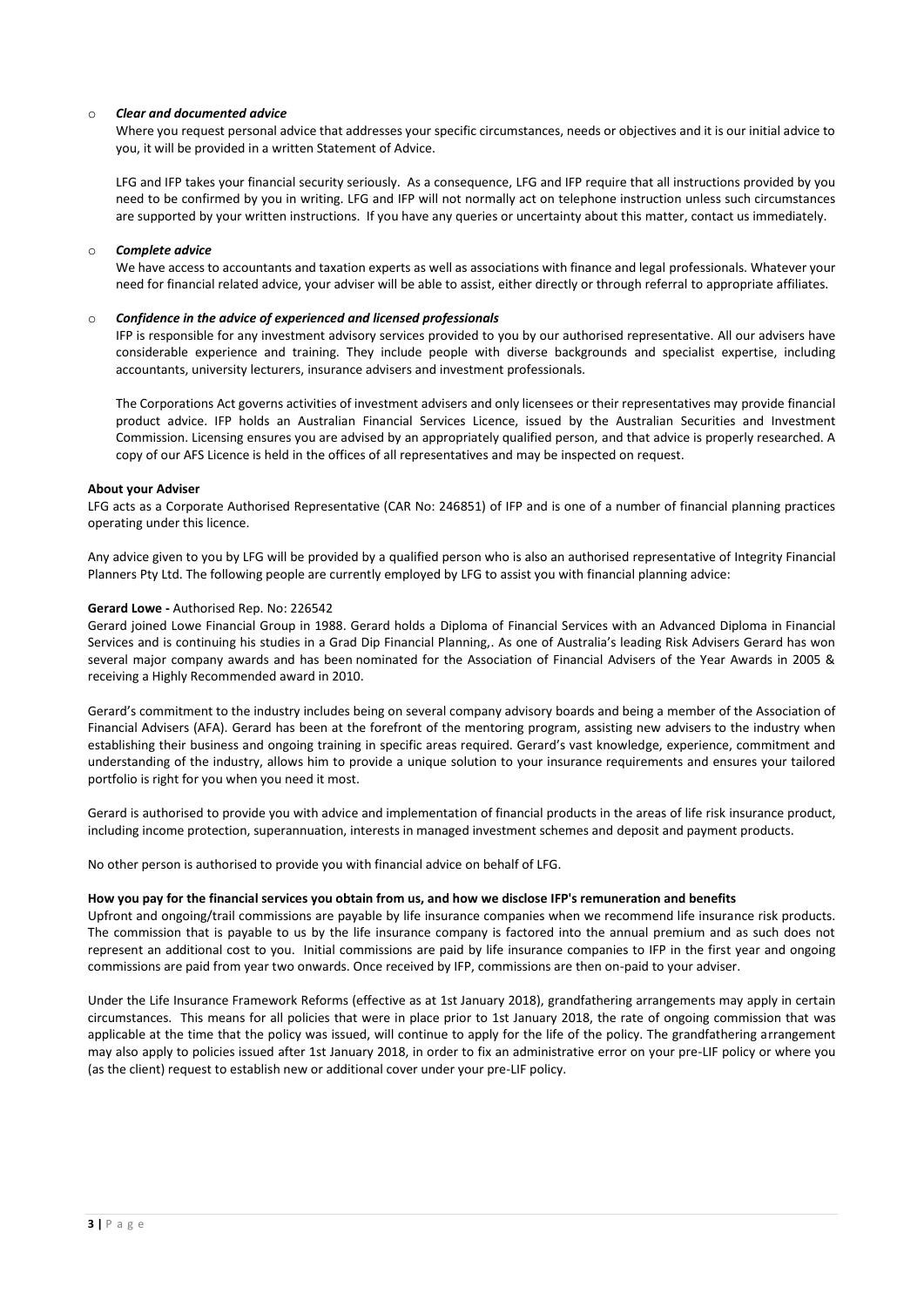The relevant commissions applicable to your insurance policies will be disclosed to you in your advice document and can range as follows:

| Policy Issue Date   | <b>Upfront Commission</b>          | <b>Ongoing/Trail Commission</b>          |
|---------------------|------------------------------------|------------------------------------------|
|                     | (based on annual policy cost less) | (based on annual policy cost less policy |
|                     | policy fees and stamp duty)        | fees and stamp duty)                     |
| From 1 January 2020 | $0 - 66%$                          | $0 - 22%$                                |

All stated commissions are inclusive of GST.

*Examples based on policy premium of \$1,000:* For a policy established after 1st January 2020, IFP may receive up to \$660 in the first year, and up to \$220 per annum in the following years.

# *Initial consultation*

Your initial consultation will be free unless a fee has been quoted and accepted. This will include a discussion of your financial circumstances and requirements and possible solutions for your situation. During this discussion we will agree whether or not to proceed with the development of written recommendations.

#### *Insurance advice*

You do not pay us for this advice; we receive commission, as outlined above, from the insurance provider.

# *Implementation of our recommendations*

When you decide to proceed with our recommendations and the insurance provider has issued a policy document, IFP will receive a commission for the establishment of this policy. This commission will be onforwarded to LFG.

#### *Ongoing advice and recommendations*

We provide you with the ability to review your insurance and/or investment portfolio as often as required and would recommend that a review be conducted at least every 2 years.

There is no fee charged for the ongoing advice and recommendations, although we will receive an upfront/trail commission from the product providers, as outlined above. Note that the receipt of these commissions does not form an ongoing service arrangement between you and LFG. We will offer to review your insurances at least every 2 years (for as long as we are recorded as your adviser on your insurance policy) and it will be at your discretion to accept or not. If you do not respond to our communications, we will assume that you do not wish to make any changes to your personal insurances.

#### *Conflicted remuneration and non-conflicted remuneration*

From 1 July 2013 the new "Future of Financial Advice" legislation (FOFA) came into effect, which prohibits IFP and its representatives from accepting "conflicted remuneration", subject to certain exceptions. "Conflicted remuneration" is any benefit, monetary or nonmonetary that could reasonably be expected to influence the choice of financial product recommended or the financial product advice. This includes commissions, bonuses and rebates, and most volume-based benefits, but there are some exceptions, such as certain levels of commission remuneration related to life insurance risk products.

#### **Who has an interest in these services?**

Commissions and brokerage paid by product providers or intermediaries, shall be paid to IFP. These amounts shall then be paid by IFP to LFG or associated entities. IFP may retain an amount agreed with LFG to meet licensing costs.

Gerard is an employee and shareholder of LFG and as such he is paid a salary from LFG and will participate in profits of LFG.

IFP also maintains a register of any potential Conflicts of Interest that we may have. A copy of the IFP Conflicts of Interest register can be made available to you, upon your request.

#### **Other benefits we may receive**

IFP is one of 18 shareholders and Principal Members of the Alpha Group Pty Ltd (Alpha Group). The Alpha Group receives sponsorship from various product providers and uses this sponsorship to provide Education and Training relevant to the carrying on of a Financial Services business, to Principal Members and their representatives and employees. IFP discloses sponsors and amounts received from sponsors in an Alternative Remuneration Register. IFP's representatives also maintain Alternative Remuneration Registers and record any benefit they or their employees obtain by way of Education and Training provided by Alpha Group. You may request a copy of the Alternative Remuneration Register of IFP or your adviser by placing such request in writing to your adviser.

IFP and its representatives may receive other benefits from product suppliers. These may include attendance at functions, conferences and training sessions provided by product suppliers. If applicable such benefits shall be disclosed in the Statement of Advice and recorded in IFP's register of Alternative Benefits outlining any such benefits that may be received.